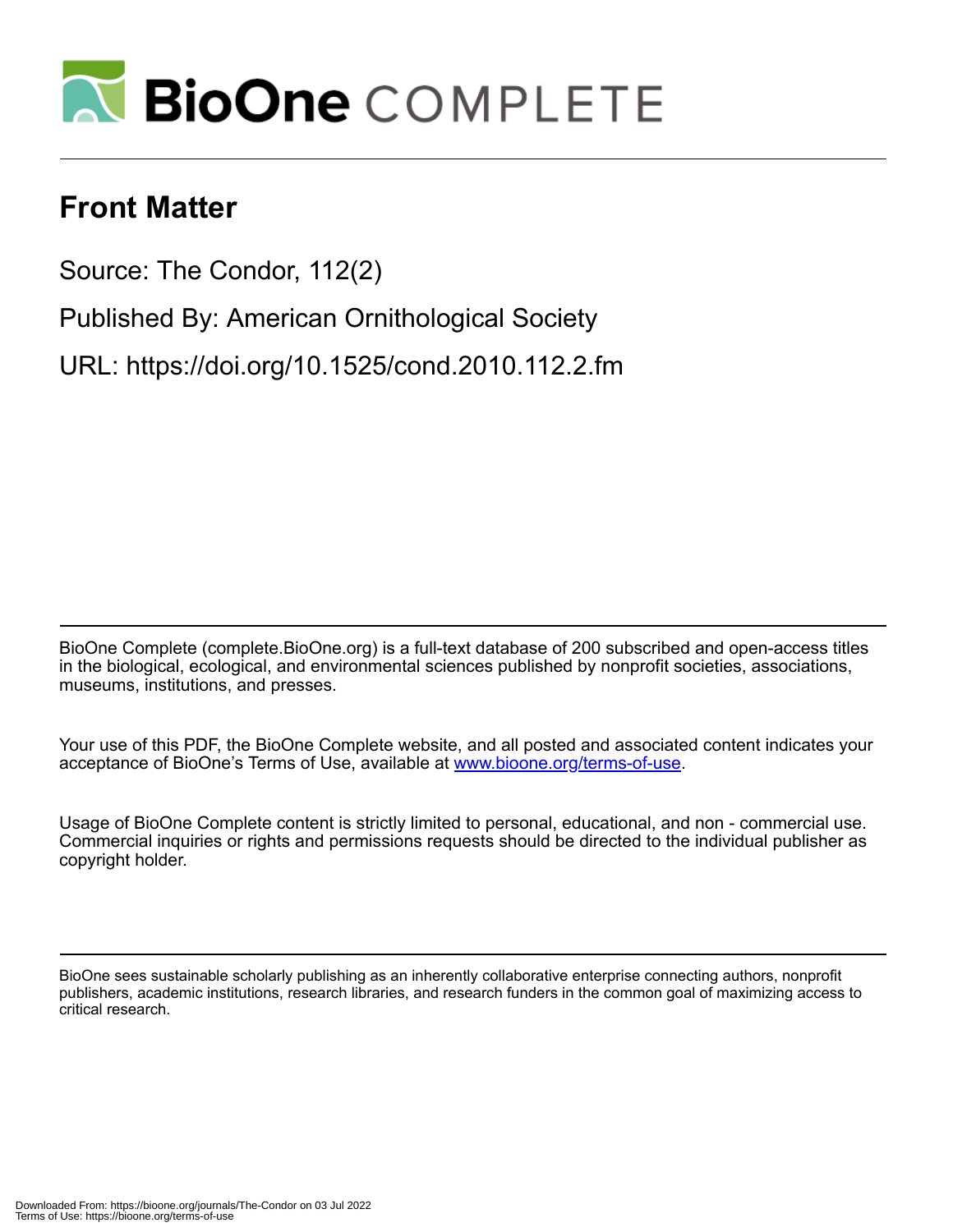

# VOLUME 112 NUMBER 2 MAY 2010

Michael A. Patten *Editor-in-Chief*

PHILIP UNITT *Managing Editor* 

### Brenda D. Smith-Patten *Editorial Assistant*

David L. Swanson *Book Review Editor*

Lucio R. Malizia Cintia Cornelius C. Daniel Cadena *Spanish Abstract Translations*

Editorial Board

Juan I. Areta  *Consejo Nacional de Investigaciones Científicas y Técnicas* Carlos Bosque  *Universidad Simón Bolívar* Jeffrey D. Brawn  *University of Illinois, Urbana–Champaign* Eli S. Bridge  *University of Oklahoma* Richard Buchholz  *University of Mississippi* C. Daniel Cadena  *Universidad de los Andes* Robert L. Curry  *Villanova University* Veronica A. J. Doerr  *Australian Commonwealth Scientific and Research Organization* Renée A. Duckworth  *University of Arizona* Alfred M. Dufty, Jr.  *Boise State University* Michael W. Eichholz  *Southern Illinois University* Richard A. Erickson  *LSA Associates*

Linnea S. Hall  *Western Foundation of Vertebrate Zoology* Keith A. Hobson  *Environment Canada* Jason Jones  *Tetra Tech Environmental Consulting, Inc.* W. DANIEL KISSLING  *Aarhus University* STEVEN T. KNICK  *Rangeland Ecosystem Science Center* William B. Kristan III  *California State University, San Marcos* RICHARD B. LANCTOT  *United States Fish and Wildlife Service* STEVEN C. LATTA  *National Aviary* Matthias Leu  *College of William and Mary* James R. Lovvorn  *Southern Illinois University* Kevin J. McGraw  *Arizona State University* Douglas A. Nelson  *The Ohio State University* Joseph J. Nocera  *Ontario Ministry of Natural Resources*

Erica Nol  *Trent University* CHRISTIN L. PRUETT  *Florida Institute of Technology* JUDITH L. RHYMER  *University of Maine* Gregory J. Robertson  *Environment Canada* Victoria A. Saab  *Rocky Mountain Research Station* Terry L. Shaffer  *Northern Prairie Wildlife Research Center* Frederick H. Sheldon  *Louisiana State University* Dave Shutler  *Acadia University* Jill A. Soha  *Duke University* David L. Swanson  *University of South Dakota* Eric L. Walters  *University of California, Berkeley* Maik en Winter  *Cornell University*

Editorial Office: Oklahoma Biological Survey, University of Oklahoma, 111 E. Chesapeake Street, Norman, OK 73019 [condor@ou.edu](mailto:condor@ou.edu)

THE CONDOR ONLINE: Access the Cooper Ornithological Society's website, [www.cooper.org,](http://www.cooper.org) to find tables of contents and abstracts for issues from February 2001 through the forthcoming issue, in English and Spanish. The COS website also provides prospective authors with current instructions for authors.

Most of the surviving native land birds of the Hawaiian Islands, such as the 'Akiapola'au (*Hemignathus munroi*), are seriously endangered, making decisions on the proper techniques for monitoring and managing them urgent. In this issue Kingsford (pp. 193–195), Camp et al. (pp. 196–212), and Freed and Cann (pp. 213–221) explore contentious issues of monitoring and data analysis. Photograph of an 'Akiapola'au on the island of Hawai'i by Jack Jeffrey, jjphoto@hawaii. rr.com.